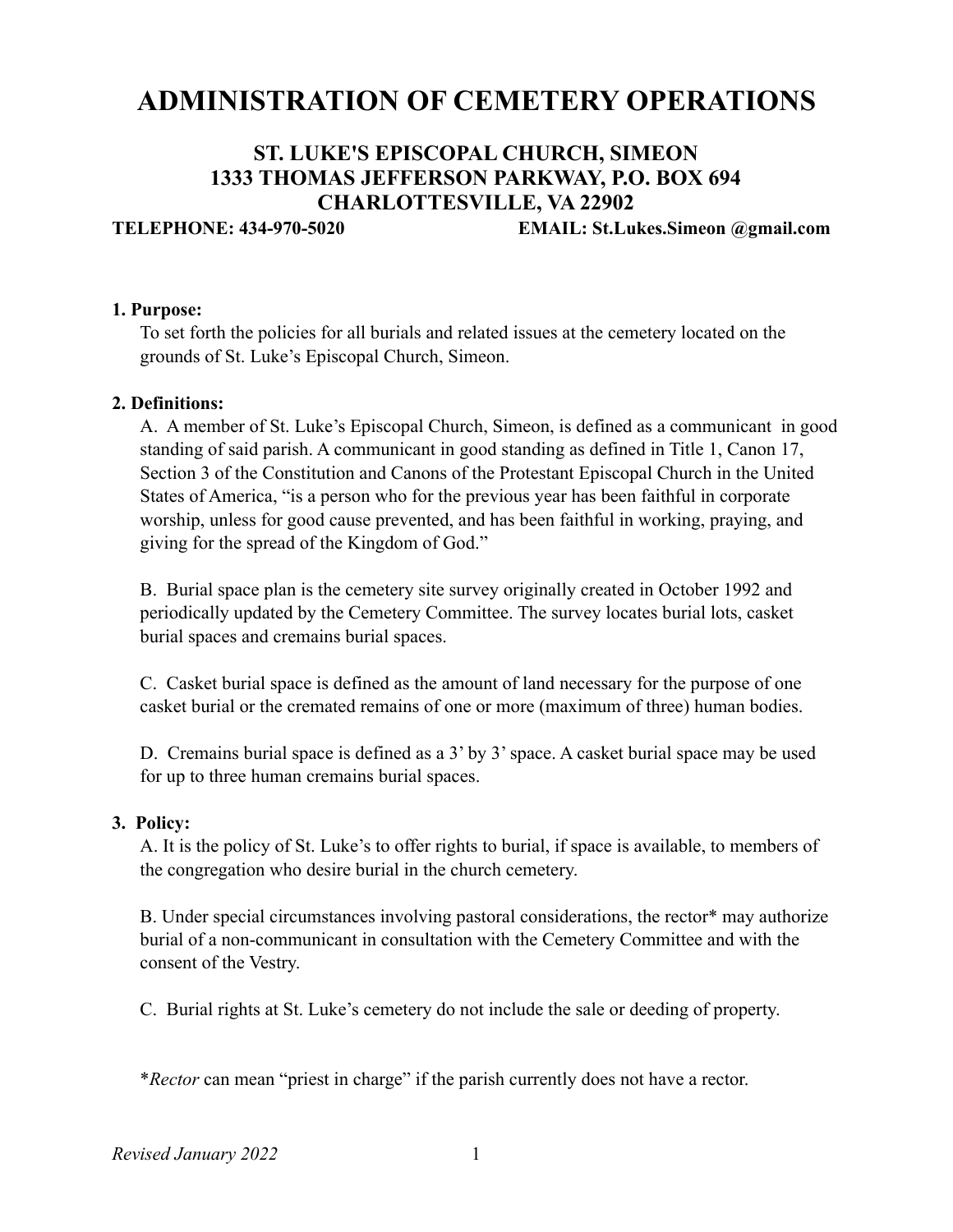D. Burial rights may be sold by the owner thereof only to the Vestry of St. Luke's for the amount of the original cost. Sale of burial rights by one person to another is not permitted, and in the event such sale is attempted, no transfer of burial rights shall be recognized by the Vestry.

 E. The Vestry shall establish a Cemetery Committee as a working committee of the Vestry. The Cemetery Committee shall oversee the administration and operation of the cemetery.

F. All burials are subject to the guidelines set forth below.

# **4. Responsibilities:**

# A. Vestry

 1. The Vestry of St. Luke's shall be responsible for the administration of this policy and recommending future amendments as may be warranted. The Vestry is the final authority in all issues related to the cemetery.

- 2. The Vestry will select the chairperson of the Cemetery Committee. In the event that the chairperson is not a member of the Vestry, the Vestry will also assign a nonvoting Vestry liaison to the Cemetery Committee.
- 3. The rector; or in the absence of the rector, the senior warden; or in the absence of both the record and the senior warden, the junior warden is the final authority regarding questions of membership at St. Luke's.

# B. Cemetery Committee

1. The chairperson of the committee will recommend no fewer than two and no more than four members of the congregation for membership on the committee. Membership shall be approved by the vestry annually. No more than one person from any household may serve on the committee at any given time. The rector serves as an *ex officio* non-voting member.

 2. The Cemetery Committee shall be responsible for the administration of these guidelines and regulations, oversee the operation of the cemetery, manage the purchase of burial rights, and arrange for locating grave sites for burials.

 3. Subject to the approval of the vestry, the Cemetery Committee shall establish and adjust fees for burial rights, monument deposits, or other services.

 4. A quorum for all meetings of the Cemetery Committee shall consist of the chairperson and a majority of the members.

## C. Funeral Directors

 1. No interment will be initiated in the cemetery without the approval of the rector and chair of the Cemetery Committee or committee representative.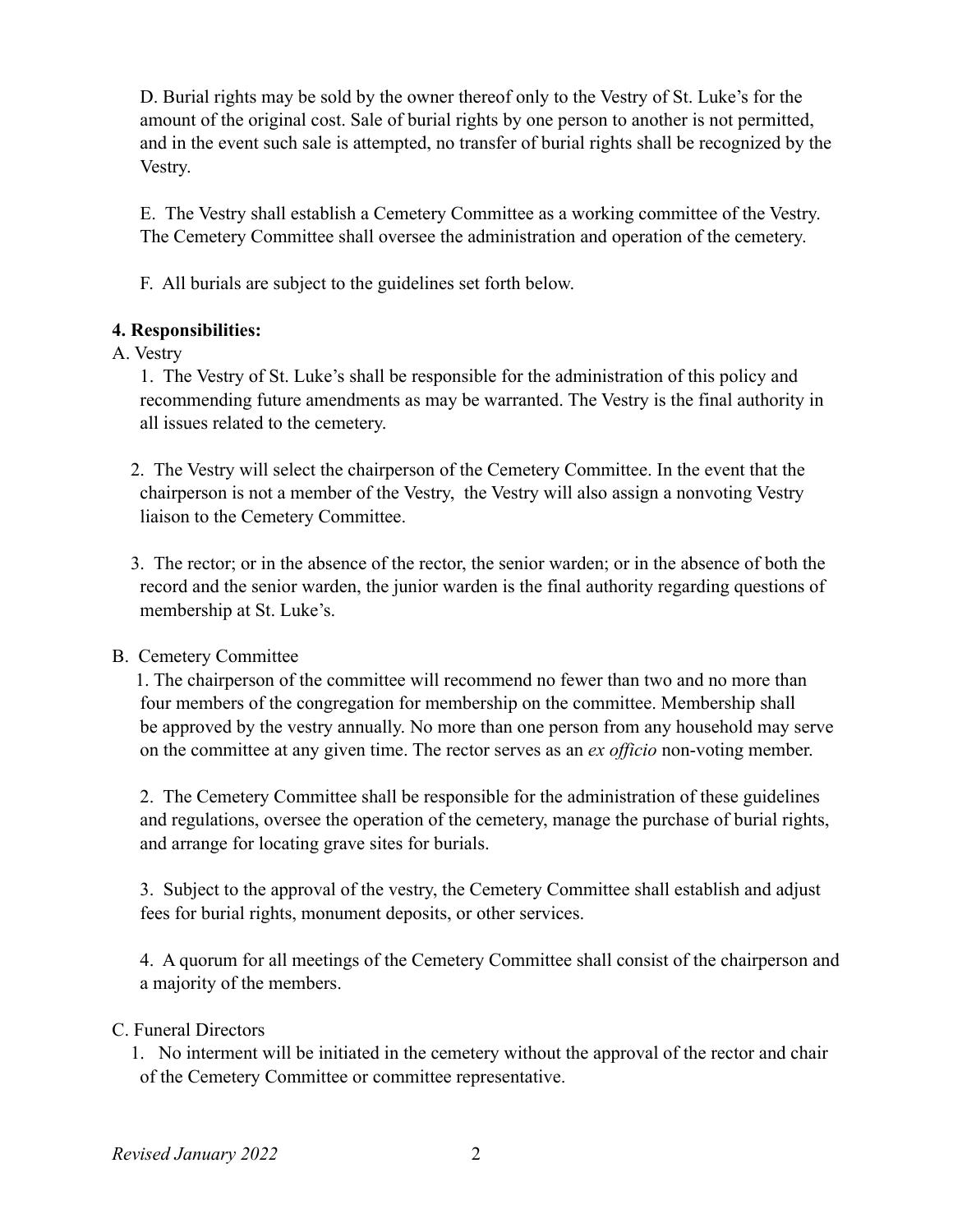2. A member of the Cemetery Committee is responsible for marking the grave site and shall be present at the time of grave opening and interment.

#### **5. Burial rights in St. Luke's Cemetery**

A. Members of St. Luke's, Simeon

 1. Entitlement of burial in the cemetery to members of St. Luke's is subject to availability of suitable space and payment of the appropriate fees.

 2. Members of St. Luke's desiring burial in the cemetery are encouraged to make advance purchase of burial rights.

 3. Gifting, inheritance, assignment or any other method of conveyance of burial rights is not permitted. As noted above, the sale of burial rights can only be made to the church at the original purchase price.

 4. All persons who have purchased burial rights shall be provided both a statement confirming the purchase and a copy of this policy.

 5. An exact and permanent record of these purchases shall be maintained by the Cemetery Committee.

 6. The Cemetery Committee may approve burial rights to others who have furnished a written description of their connection to St. Luke's that is satisfactory to the committee. However, burial of any non-member is restricted to a lot in which there is evidence that a close family member (parent, spouse, child, or sibling of the deceased) is also buried.

- B. Non-members of St. Luke's
	- 1. There is **no** entitlement to burial of non-members in the St. Luke's cemetery.

 2. The Cemetery Committee may approve burial rights for non-members under special circumstances which shall be evaluated by the Vestry before a decision is rendered.

3. All provisions of the burial rights section above also apply to non-members.

#### **6. Lots, Spaces and Fees**

 A. A copy of the official burial space plan is posted in Berberich Hall at St. Luke's church. The location of new casket burial spaces and cremains burial spaces shall comply with the burial space plan, unless an exception is granted by a majority of the Cemetery Committee.

 B. Older regulations and space plans included names in order to provide documentation of existing burials, but do not signify ownership.

C. Casket burial space is nominally 4' by 9' for lots 1-10 and 4' by 10 feet for lots 11-20.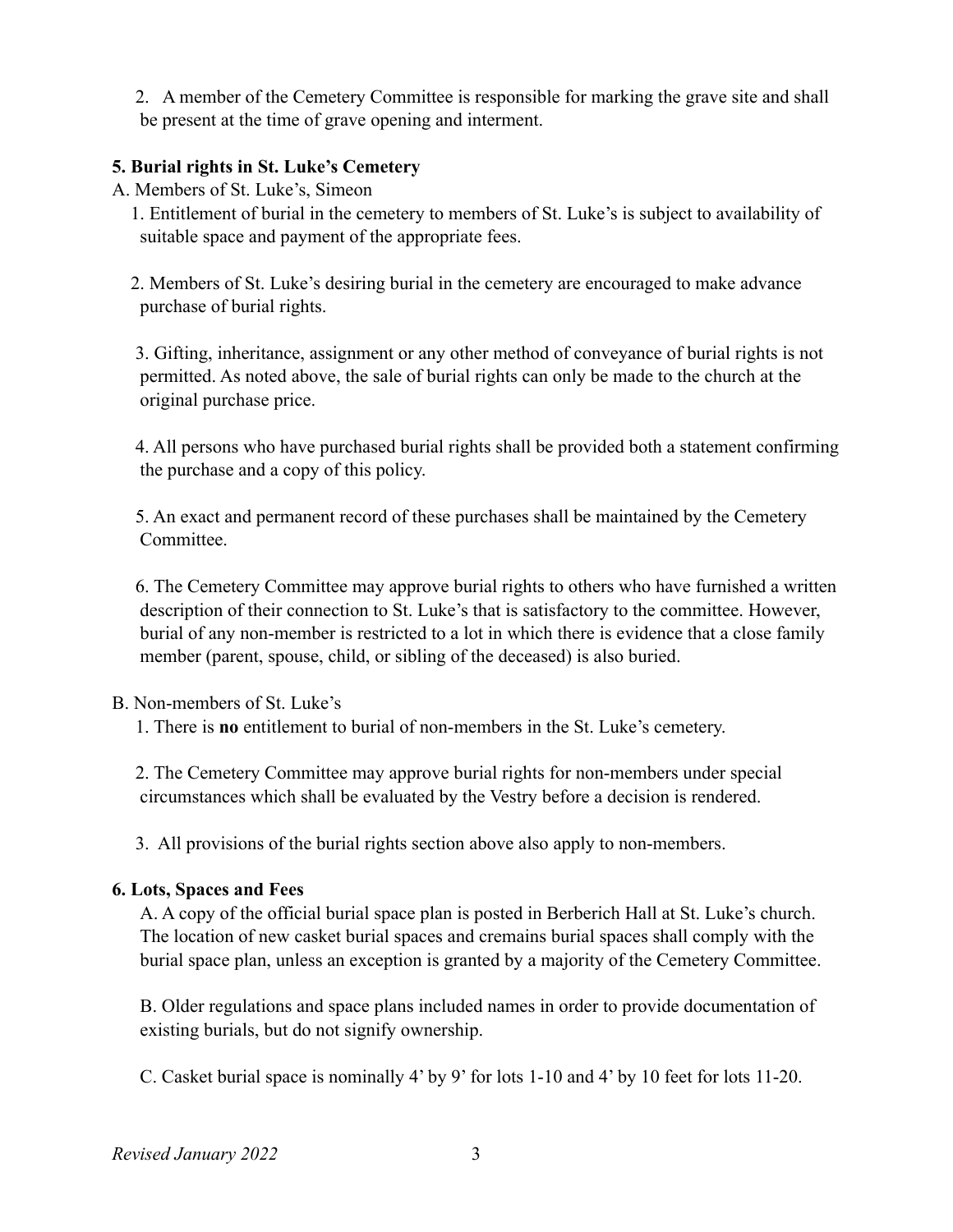D. A maximum of three cremains burial spaces can be placed in a casket burial space.

E. A maximum of two cremains interments are permitted in each cremains burial space.

F. A schedule of current fees and deposits will be maintained at St. Luke's Church.

 G. The date of the latest schedule is controlling and supersedes any previous list of fees for burial services at St. Luke's.

 H. A document from St. Luke's confirming the "pre-purchase" of burial rights at a rate lower than the current rate will be accepted as payment in full.

## **7. Grave Openings, Interments, and Services**

A. No grave openings, interments or funeral services may be undertaken at St. Luke's without the presence of the rector and/or a member of the Cemetery Committee.

 B. Prior to excavation all burial spaces shall be probed to insure there is no previous interment. If so, another space must be chosen for interment with the approval of the rector and Cemetery Committee chair.

 C. When graves are excavated, care must be exercised to protect the integrity of existing grounds, plantings, monuments or other physical features. Cost of labor and material to repair damage is to be paid by the applicant. The sod at the site is to be removed, saved and replaced with care. Excess soil is to be disposed of on site by the St. Luke's representative supervising the interment. No construction debris shall be left on the site. If these conditions are not met, the grounds restoration fee (See item 12C) is forfeited and the Cemetery Committee will take appropriate action to restore the grounds.

 D. All casket interments will be made in industry-approved vaults. Cremains require no vault.

#### **8. Markers, Headstones, and Work in the Cemetery**

 A. All graves must be identified with a permanent marker within one year of burial. If no marker is installed, the monument deposit (See item 12C) is forfeited and the Cemetery Committee will take action to install an appropriate grave marker.

 B. Markers or monuments shall be consistent in design with those in the cemetery. No monuments of a bizarre or unconventional design shall be permitted. Markers, monuments and memorials, other than traditional markers and tombstones, must be approved by the Cemetery Committee.

 C. No installation work of any kind will be permitted in the cemetery without prior approval of location by rector and Cemetery Committee chair or designated member.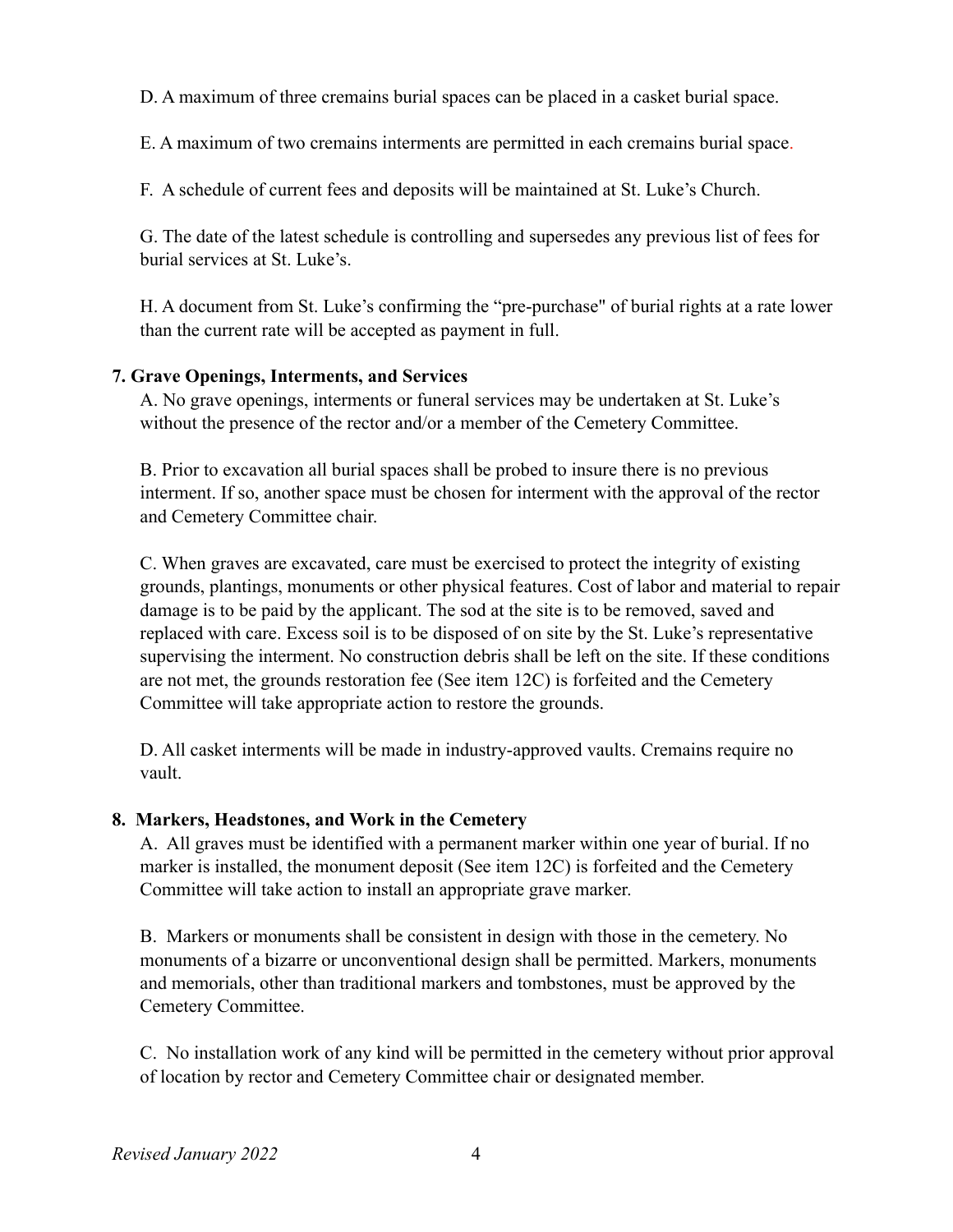D. All monuments shall be installed on a concrete footing at least 4" larger in each dimension than the base of the monument and at least 8" deep.

 E. All monuments, headstones, or other types of markers are the full responsibility of the heirs of the deceased for care and maintenance. If any such marker becomes unsafe, the cemetery Committee will notify the heirs of the deceased of the need to remove or repair, and the Cemetery committee reserves the right to repair or remove such marker at the heir's expense.

F. Markers for cremains burial space shall be flat and installed at turf level.

G. No more than one headstone shall be allowed per casket burial space.

#### **9. Disinterment**

 A. Permission for any disinterment must be initiated by a written application to St. Luke's Episcopal Church, Simeon, P.O. Box 694, Charlottesville, VA 22902.

 B. The request must include a complete explanation justifying the need for disinterment and/ or evidence of judicial approval of the action if required.

#### **10. Flowers and Decorations**

 A. No trees, shrubs, vines, or plants of any kind shall be planted in the cemetery by the holders of burial rights, their family, or friends.

 B. It is preferred that decorations be natural and placed in approved in-ground unbreakable vases, or integral to the headstone.

C. No illuminated decorations or illuminated objects will be allowed.

 D. Flowers and decorations in the cemetery can quickly become unsightly. Donors shall monitor the condition of all decorations placed on graves and remove items before they become a discredit to their loved ones.

 E. The Cemetery Committee reserves the right to remove unsightly, dangerous, inappropriate or outdated, seasonal decorations. In accordance with the Episcopal Diocese of Virginia's guiding Mission Priority of "Healing Across Differences," Confederate flags and other Confederate emblems are considered inappropriate.

#### **11. Memorial Garden**

 A. The Memorial Garden is reserved solely for the scattering of cremains. No containers are permitted in the Memorial Garden.